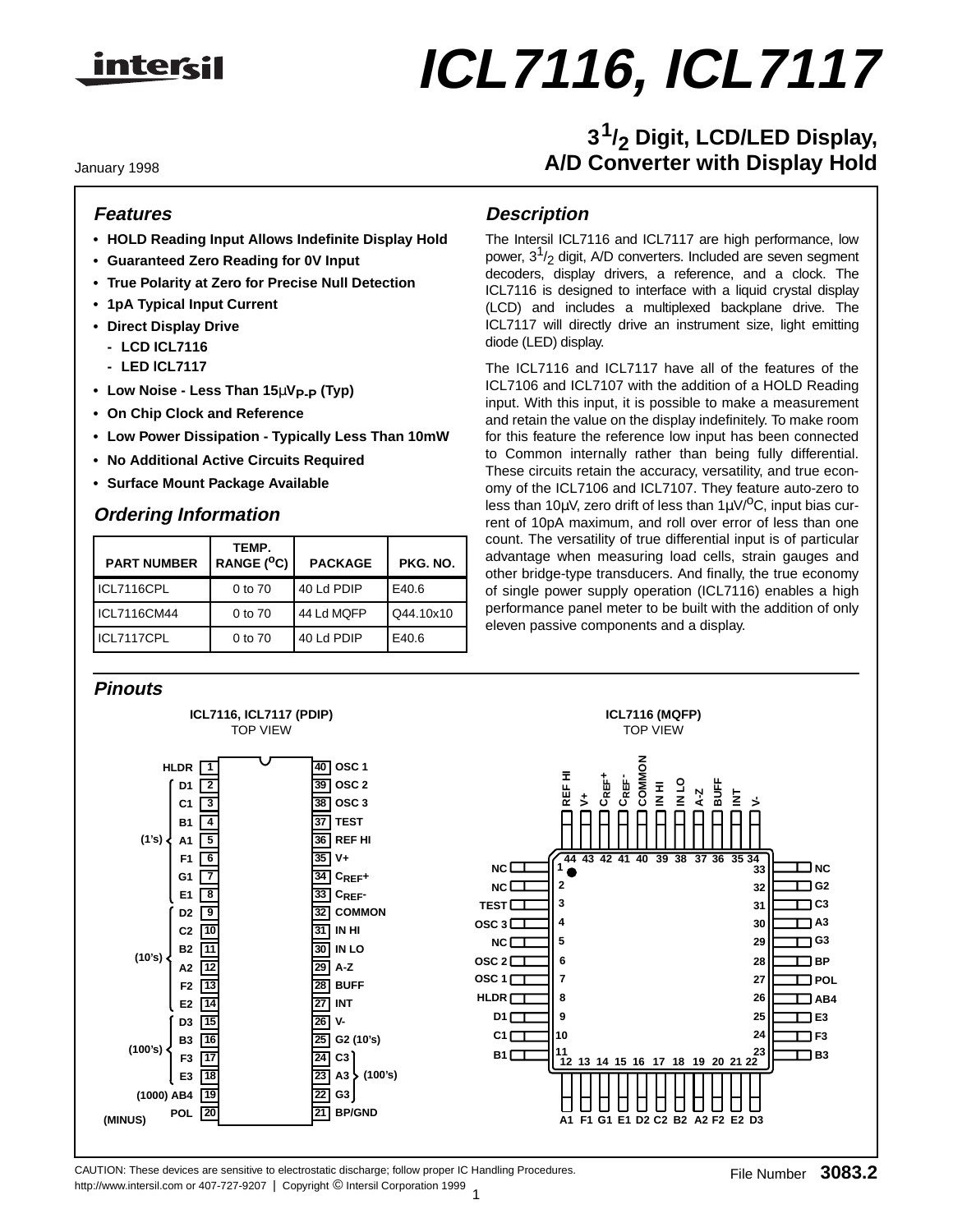#### Absolute Maximum Ratings **National Information**

|  | <b>Supply Voltage</b> |
|--|-----------------------|
|--|-----------------------|

| Reference Input Voltage (Either Input) V+ to V- |
|-------------------------------------------------|
| Clock Input                                     |
|                                                 |
|                                                 |
|                                                 |

| Thermal Resistance (Typical, Note 2)                                       | $\theta_{JA}$ ( <sup>o</sup> C/W) |
|----------------------------------------------------------------------------|-----------------------------------|
|                                                                            | 50                                |
|                                                                            | 80                                |
|                                                                            |                                   |
| Maximum Storage Temperature Range -65 <sup>o</sup> C to 150 <sup>o</sup> C |                                   |
| Maximum Lead Temperature (Soldering 10s)300°C                              |                                   |
| (MQFP - Lead Tips Only)                                                    |                                   |

**Operating Conditions**

Temperature Range . . . . . . . . . . . . . . . . . . . . . . . . . . . .0oC to 70oC

CAUTION: Stresses above those listed in "Absolute Maximum Ratings" may cause permanent damage to the device. This is a stress only rating and operation of the device at these or any other conditions above those indicated in the operational sections of this specification is not implied.

#### NOTES:

1. Input voltages may exceed the supply voltages provided the input current is limited to ±100µA.

2.  $\theta$ <sub>JA</sub> is measured with the component mounted on an evaluation PC board in free air.

| <b>Electrical Specifications</b><br>(Note 3) $T_A = 25^{\circ}C$ , $f_{CLOCK} = 48kHz$ , $V_{REF} = 100mV$ |                                                                                                                        |                |                |                |                         |  |
|------------------------------------------------------------------------------------------------------------|------------------------------------------------------------------------------------------------------------------------|----------------|----------------|----------------|-------------------------|--|
| <b>PARAMETER</b>                                                                                           | <b>TEST CONDITIONS</b>                                                                                                 | <b>MIN</b>     | <b>TYP</b>     | <b>MAX</b>     | <b>UNITS</b>            |  |
| <b>SYSTEM PERFORMANCE</b>                                                                                  |                                                                                                                        |                |                |                |                         |  |
| Zero Input Reading                                                                                         | $V_{IN} = 0V$ , Full Scale = 200mV                                                                                     | $-000.0$       | ±000.0         | $+000.0$       | Digital<br>Reading      |  |
| <b>Ratiometric Reading</b>                                                                                 | $V_{IN}$ = $V_{REF}$ , $V_{REF}$ = 100mV                                                                               | 999            | 999/<br>1000   | 1000           | Digital<br>Reading      |  |
| <b>Rollover Error</b>                                                                                      | $-V_{IN}$ = + $V_{IN}$ $\approx$ 195mV Difference in Reading for Equal<br>Positive and Negative Inputs Near Full Scale | ÷,             | ±0.2           | ±1             | Counts                  |  |
| Linearity                                                                                                  | Full Scale = 200mV or Full Scale = 2V Maximum<br>Deviation from Best Straight Line Fit (Note 5)                        |                | ±0.2           | ±1             | Counts                  |  |
| Common Mode Rejection Ratio                                                                                | $V_{CM} = \pm 1V$ , $V_{IN} = 0V$ , Full Scale = 200mV (Note 5)                                                        | ÷,             | 50             | $\blacksquare$ | uV/V                    |  |
| Noise                                                                                                      | $V_{1N}$ = 0V, Full Scale = 200mV (Peak-To-Peak Value<br>Not Exceeded 95% of Time) (Note 5)                            |                | 15             |                | μV                      |  |
| Leakage Current Input                                                                                      | $V_{IN} = 0$ (Note 5)                                                                                                  | $\overline{a}$ | $\mathbf{1}$   | 10             | pA                      |  |
| Zero Reading Drift                                                                                         | $V_{IN} = 0$ , 0 <sup>o</sup> C To 70 <sup>o</sup> C (Note 5)                                                          | $\blacksquare$ | 0.2            | $\mathbf{1}$   | $\mu$ V/ <sup>o</sup> C |  |
| Scale Factor Temperature Coefficient                                                                       | $V_{IN}$ = 199mV, 0 <sup>o</sup> C To 70 <sup>o</sup> C (Note 5)                                                       | ÷,             | 1              | 5              | ppm/ <sup>o</sup> C     |  |
| V+ Supply Current                                                                                          | $V_{1N} = 0$ (Does Not Include LED Current for ICL7117)                                                                | $\blacksquare$ | 1.0            | 1.8            | mA                      |  |
| V- Supply Current                                                                                          | ICL7117 Only                                                                                                           | ÷.             | 0.6            | 1.8            | mA                      |  |
| <b>COMMON Pin Analog Common Voltage</b>                                                                    | 25kΩ Between Common and Positive Supply (With<br>Respect to + Supply)                                                  | 2.4            | 3.0            | 3.2            | $\vee$                  |  |
| Temperature Coefficient of Analog Common                                                                   | 25kΩ Between Common and Positive Supply (With<br>Respect to + Supply) (Note 5)                                         |                | 80             |                | ppm/ <sup>o</sup> C     |  |
| <b>DISPLAY DRIVER (ICL7116 ONLY)</b>                                                                       |                                                                                                                        |                |                |                |                         |  |
| Peak-To-Peak Segment Drive Voltage<br>Peak-To-Peak Backplane Drive Voltage                                 | $V + =$ to $V - = 9V$ , (Note 4)                                                                                       | 4              | 5.5            | 6              | $\vee$                  |  |
| <b>DISPLAY DRIVER (ICL7117 ONLY)</b>                                                                       |                                                                                                                        |                |                |                |                         |  |
| <b>Segment Sinking Current</b>                                                                             | $V_+$ = 5V, Segment Voltage = 3V                                                                                       |                |                |                |                         |  |
| (Except Pins 19 and 20)                                                                                    |                                                                                                                        | 5              | 8              |                | mA                      |  |
| Pin 19 Only                                                                                                |                                                                                                                        | 10             | 16             | ٠              | mA                      |  |
| Pin 20 Only                                                                                                |                                                                                                                        | 4              | $\overline{7}$ |                | mA                      |  |

NOTES:

3. Unless otherwise noted, specifications apply to both the ICL7116 and ICL7117. ICL7116 is tested in the circuit of Figure 1. ICL7117 is tested in the circuit of Figure 2.

4. Back plane drive is in phase with segment drive for 'off' segment, 180 degrees out of phase for 'on' segment. Frequency is 20 times conversion rate. Average DC component is less than 50mV.

5. Not tested, guaranteed by design.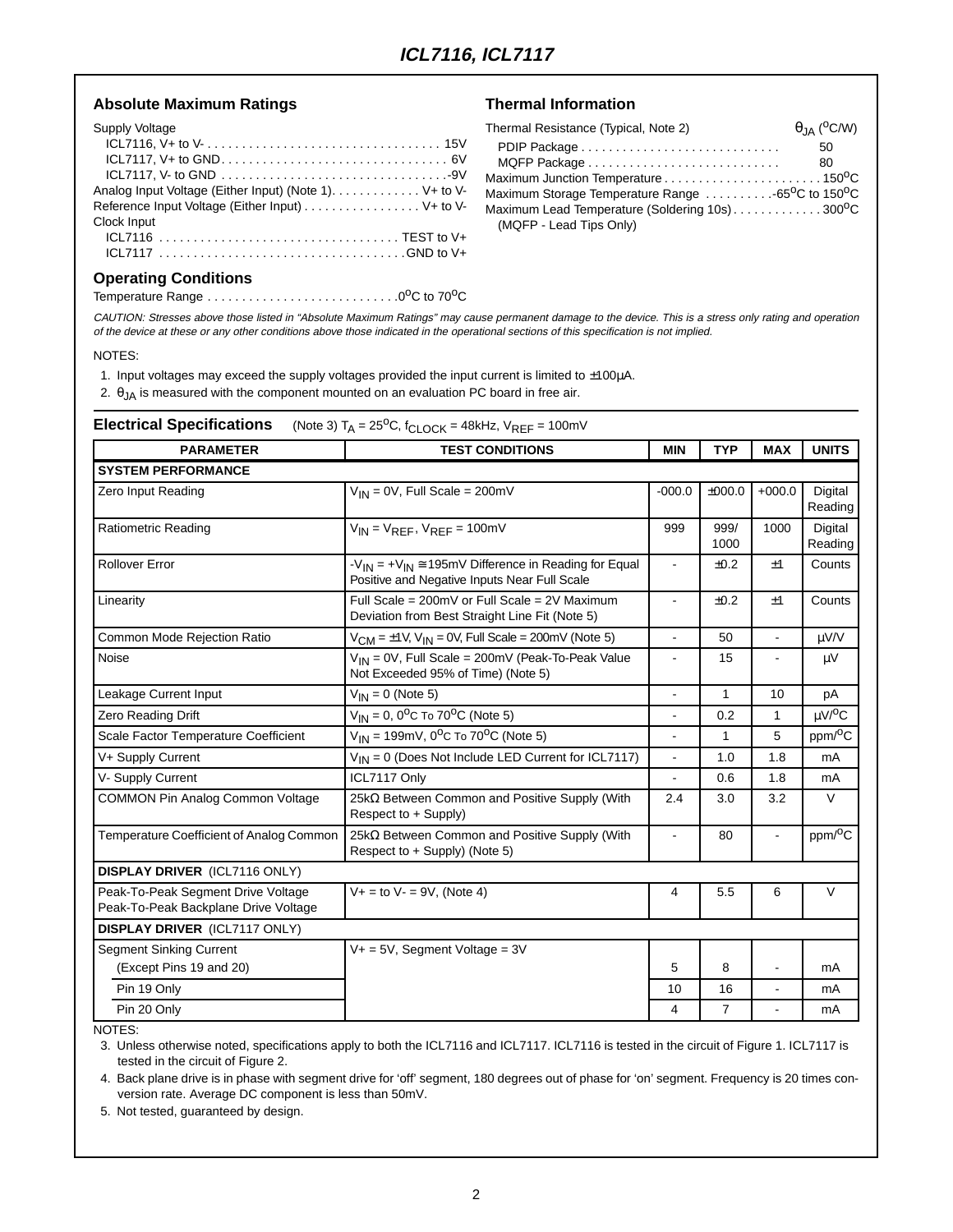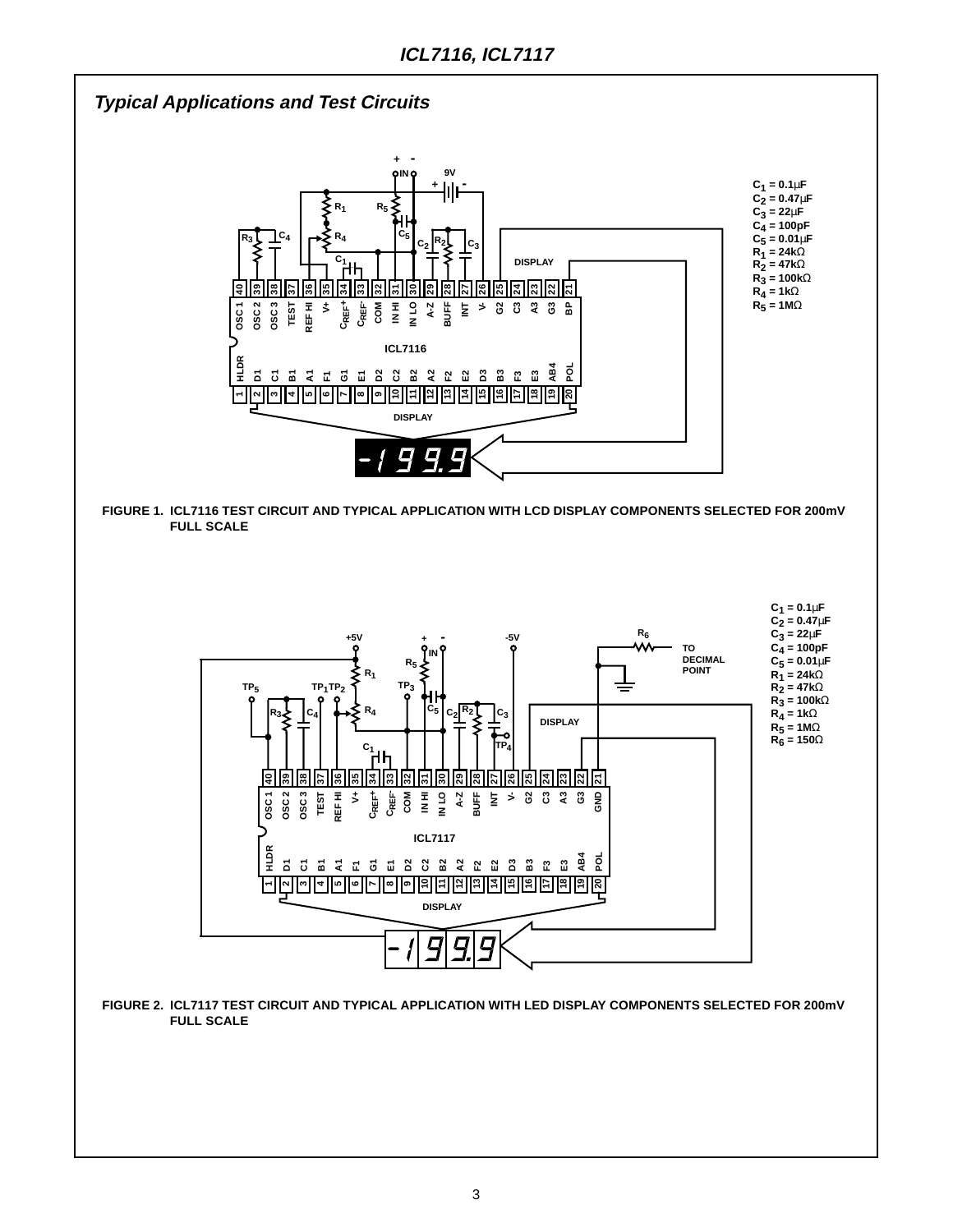# **Design Information Summary Sheet**

**• OSCILLATOR FREQUENCY**

 $f<sub>OSC</sub> = 0.45/RC$  $C<sub>OSC</sub>$  > 50pF; R<sub>OSC</sub> > 50k $\Omega$  $f<sub>OSC</sub>$  (Typ) = 48kHz

**• OSCILLATOR PERIOD**

 $t<sub>OSC</sub> = RC/0.45$ 

**• INTEGRATION CLOCK FREQUENCY**

 $f_{CLOCK} = f_{OSC}/4$ 

**• INTEGRATION PERIOD**

 $t_{INT} = 1000 \times (4/f_{OSC})$ 

- **60/50Hz REJECTION CRITERION**  $t_{\text{INT}}/t_{\text{60Hz}}$  or  $t_{\text{INT}}/t_{\text{50Hz}}$  = Integer
- **OPTIMUM INTEGRATION CURRENT**

 $I_{INT} = 4\mu A$ 

- **FULL SCALE ANALOG INPUT VOLTAGE**  $V_{INFS}$  (Typ) = 200mV or 2V
- **INTEGRATE RESISTOR**

 $R_{INT} = \frac{V_{INFS}}{V_{IVF}}$ I INT  $= -1$ 

**• INTEGRATE CAPACITOR**

 $C_{\text{INT}} = \frac{(t_{\text{INT}})(l_{\text{INT}})}{V_{\text{H}}(l_{\text{INT}})}$  $=\frac{V_{INT}}{V_{INT}}$ 

**• INTEGRATOR OUTPUT VOLTAGE SWING**

 $V_{\text{INT}} = \frac{(t_{\text{INT}})(l_{\text{INT}})}{C_{\text{H}}}$  $=\frac{C_{INT}}{C_{INT}}$ 

**• VINT MAXIMUM SWING:**

 $(V - + 1.0V) < V_{INT} < (V + - 0.5V), V_{INT} (Typ) = 2V$ 

**• DISPLAY COUNT**

COUNT =  $1000 \times \frac{V_{IN}}{V}$  $= 1000 \times \frac{18}{V_{REF}}$ 

**• CONVERSION CYCLE**

 $t_{\rm CVC}$  =  $t_{\rm CI~0CK}$  x 4000  $t_{\text{CYC}} = t_{\text{OSC}} \times 16,000$ when  $f_{\text{OSC}} = 48$ KHz;  $t_{\text{CYC}} = 333$ ms

**• COMMON MODE INPUT VOLTAGE**

 $(V - + 1V) < V_{IN} < (V + - 0.5V)$ 

**• AUTO-ZERO CAPACITOR**

 $0.01 \mu F < C_{A7} < 1 \mu F$ 

**• REFERENCE CAPACITOR**

 $0.1 \mu$ F <  $C_{REF}$  <  $1 \mu$ F

**• VCOM**

Biased between V+ and V-.

 $\cdot$  V<sub>COM</sub> ≅ V+ - 2.8V

Regulation lost when  $V+$  to  $V \leq$   $\leq$  6.8V. If  $V_{COM}$  is externally pulled down to  $(V + to V -)/2$ , the  $V_{\text{COM}}$  circuit will turn off.

**• ICL7116 POWER SUPPLY: SINGLE 9V**

 $V + - V - = 9V$ Digital supply is generated internally  $V$ TEST $\cong$  V+ - 4.5V

**• ICL7116 DISPLAY: LCD**

Type: Direct drive with digital logic supply amplitude.

### **• ICL7117 POWER SUPPLY: DUAL** ±**5.0V**

 $V+=+5V$  to GND  $V = -5V$  to GND Digital Logic and LED driver supply V+ to GND

**• ICL7117 DISPLAY: LED**

Type: Non-Multiplexed Common Anode

# **Typical Integrator Amplifier Output Waveform (INT Pin)**

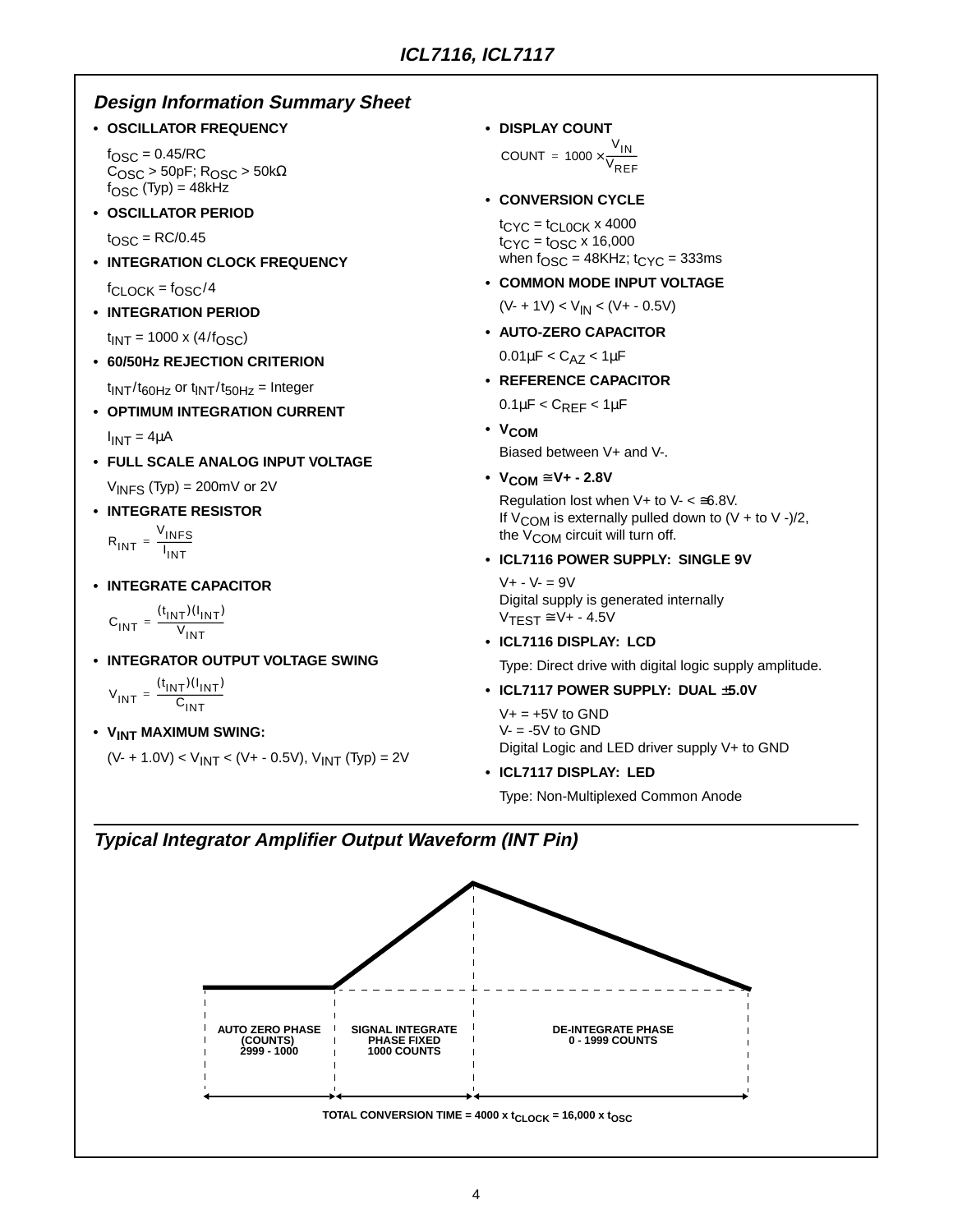# **Pin Descriptions**

| <b>PIN NUMBER</b> |                 |                                                          |                           |                                                                                                                                                                                                                                                         |
|-------------------|-----------------|----------------------------------------------------------|---------------------------|---------------------------------------------------------------------------------------------------------------------------------------------------------------------------------------------------------------------------------------------------------|
| <b>44 PIN</b>     |                 |                                                          |                           |                                                                                                                                                                                                                                                         |
| <b>40 PIN DIP</b> | <b>FLATPACK</b> | <b>NAME</b>                                              | <b>FUNCTION</b>           | <b>DESCRIPTION</b>                                                                                                                                                                                                                                      |
| 1                 | 8               | <b>HLDR</b>                                              | Input                     | Display Hold Control.                                                                                                                                                                                                                                   |
| $\overline{2}$    | 9               | D <sub>1</sub>                                           | Output                    | Driver Pin for Segment "D" of the display units digit.                                                                                                                                                                                                  |
| 3                 | 10              | C <sub>1</sub>                                           | Output                    | Driver Pin for Segment "C" of the display units digit.                                                                                                                                                                                                  |
| 4                 | 11              | <b>B1</b>                                                | Output                    | Driver Pin for Segment "B" of the display units digit.                                                                                                                                                                                                  |
| $\,$ 5 $\,$       | 12              | A <sub>1</sub>                                           | Output                    | Driver Pin for Segment "A" of the display units digit.                                                                                                                                                                                                  |
| 6                 | 13              | F1                                                       | Output                    | Driver Pin for Segment "F" of the display units digit.                                                                                                                                                                                                  |
| $\boldsymbol{7}$  | 14              | G <sub>1</sub>                                           | Output                    | Driver Pin for Segment "G" of the display units digit.                                                                                                                                                                                                  |
| 8                 | 15              | E <sub>1</sub>                                           | Output                    | Driver Pin for Segment "E" of the display units digit.                                                                                                                                                                                                  |
| 9                 | 16              | D <sub>2</sub>                                           | Output                    | Driver Pin for Segment "D" of the display tens digit.                                                                                                                                                                                                   |
| 10                | 17              | C <sub>2</sub>                                           | Output                    | Driver Pin for Segment "C" of the display tens digit.                                                                                                                                                                                                   |
| 11                | 18              | <b>B2</b>                                                | Output                    | Driver Pin for Segment "B" of the display tens digit.                                                                                                                                                                                                   |
| 12                | 19              | A <sub>2</sub>                                           | Output                    | Driver Pin for Segment "A" of the display tens digit.                                                                                                                                                                                                   |
| 13                | 20              | F <sub>2</sub>                                           | Output                    | Driver Pin for Segment "F" of the display tens digit.                                                                                                                                                                                                   |
| 14                | 21              | E <sub>2</sub>                                           | Output                    | Driver Pin for Segment "E" of the display tens digit.                                                                                                                                                                                                   |
| 15                | 22              | D <sub>3</sub>                                           | Output                    | Driver pin for segment "D" of the display hundreds digit.                                                                                                                                                                                               |
| 16                | 23              | B <sub>3</sub>                                           | Output                    | Driver pin for segment "B" of the display hundreds digit.                                                                                                                                                                                               |
| 17                | 24              | F <sub>3</sub>                                           | Output                    | Driver pin for segment "F" of the display hundreds digit.                                                                                                                                                                                               |
| 18                | 25              | E <sub>3</sub>                                           | Output                    | Driver pin for segment "E" of the display hundreds digit.                                                                                                                                                                                               |
| 19                | 26              | AB4                                                      | Output                    | Driver pin for both "A" and "B" segments of the display thousands digit.                                                                                                                                                                                |
| 20                | 27              | POL                                                      | Output                    | Driver pin for the negative sign of the display.                                                                                                                                                                                                        |
| 21                | 28              | <b>BP/GND</b>                                            | Output                    | Driver pin for the LCD backplane/Power Supply Ground.                                                                                                                                                                                                   |
| 22                | 29              | G <sub>3</sub>                                           | Output                    | Driver pin for segment "G" of the display hundreds digit.                                                                                                                                                                                               |
| 23                | 30              | A <sub>3</sub>                                           | Output                    | Driver pin for segment "A" of the display hundreds digit.                                                                                                                                                                                               |
| 24                | 31              | C <sub>3</sub>                                           | Output                    | Driver pin for segment "C" of the display hundreds digit.                                                                                                                                                                                               |
| 25                | 32              | G <sub>2</sub>                                           | Output                    | Driver pin for segment "G" of the display tens digit.                                                                                                                                                                                                   |
| 26                | 34              | ν-                                                       | Supply                    | Negative power supply.                                                                                                                                                                                                                                  |
| 27                | 35              | <b>INT</b>                                               | Output                    | Integrator amplifier output. To be connected to integrating capacitor.                                                                                                                                                                                  |
| 28                | 36              | <b>BUFF</b>                                              | Output                    | Input buffer amplifier output. To be connected to integrating resistor.                                                                                                                                                                                 |
| 29                | 37              | A-Z                                                      | Input                     | Integrator amplifier input. To be connected to auto-zero capacitor.                                                                                                                                                                                     |
| 30<br>31          | 38<br>39        | IN LO<br>IN HI                                           | Input                     | Differential inputs. To be connected to input voltage to be measured. LO and HI<br>designators are for reference and do not imply that LO should be connected to<br>lower potential, e.g., for negative inputs IN LO has a higher potential than IN HI. |
| 32                | 40              | <b>COMMON</b>                                            | Supply/<br>Output         | Internal voltage reference output.                                                                                                                                                                                                                      |
| 33<br>34          | 41<br>42        | $C_{REF}$<br>$C_{REF}+$                                  |                           | Connection pins for reference capacitor.                                                                                                                                                                                                                |
| 35<br>36          | 43<br>44        | V+<br>REF HI                                             | Supply                    | Power Supply.                                                                                                                                                                                                                                           |
| 37                | 3               | <b>TEST</b>                                              | Input                     | Display test. Turns on all segments when tied to V+.                                                                                                                                                                                                    |
| 38<br>39<br>40    | 4<br>6<br>7     | OSC <sub>3</sub><br>OSC <sub>2</sub><br>OSC <sub>1</sub> | Output<br>Output<br>Input | Device clock generator circuit connection pins.                                                                                                                                                                                                         |
|                   |                 |                                                          |                           |                                                                                                                                                                                                                                                         |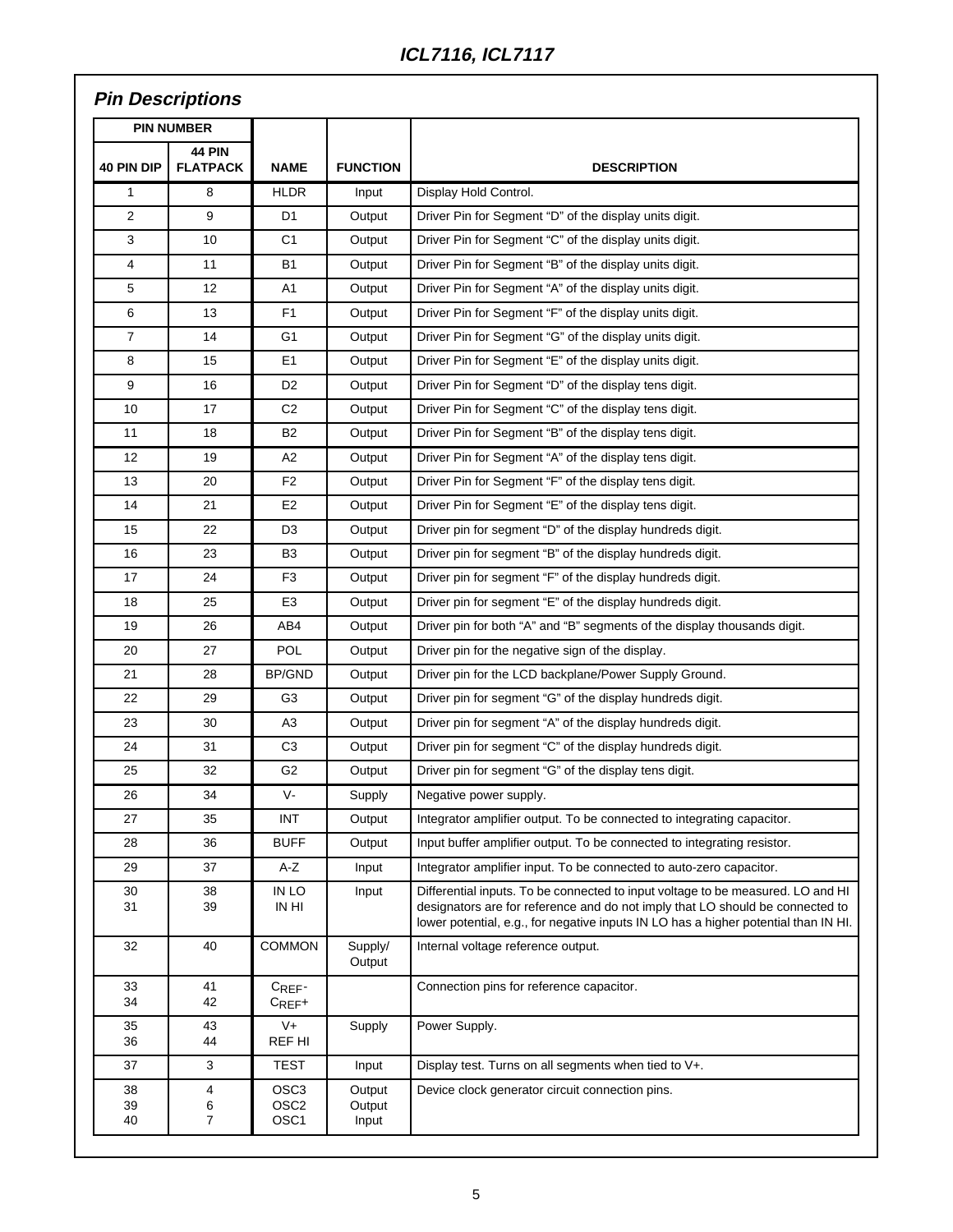# **Detailed Description**

#### **Analog Section**

Figure 3 shows the Analog Section for the ICL7116 and ICL7117. Each measurement cycle is divided into three phases. They are (1) auto-zero (A-Z), (2) signal integrate (INT) and (3) de-integrate (DE).

#### **Auto-Zero Phase**

During auto-zero three things happen. First, input high and low are disconnected from the pins and internally shorted to analog COMMON. Second, the reference capacitor is charged to the reference voltage. Third, a feedback loop is closed around the system to charge the auto-zero capacitor  $C_{A7}$  to compensate for offset voltages in the buffer amplifier, integrator, and comparator. Since the comparator is included in the loop, the A-Z accuracy is limited only by the noise of the system. In any case, the offset referred to the input is less than 10µV.

#### **Signal Integrate Phase**

During signal integrate, the auto-zero loop is opened, the internal short is removed, and the internal input high and low are connected to the external pins. The converter then integrates the differential voltage between IN HI and IN LO for a fixed time. This differential voltage can be within a wide common mode range: up to 1V from either supply. If, on the other hand, the input signal has no return with respect to the converter power supply, IN LO can be tied to analog COMMON to establish the correct common mode voltage. At the end of this phase, the polarity of the integrated signal is determined.

#### **De-Integrate Phase**

The final phase is de-integrate, or reference integrate. Input low is internally connected to analog COMMON and input high is connected across the previously charged reference capacitor. Circuitry within the chip ensures that the capacitor will be connected with the correct polarity to cause the integrator output to return to zero. The time required for the

output to return to zero is proportional to the input signal. Specifically the digital reading displayed is:

$$
DISPLAY COUNT = 1000 \bigg( \frac{V_{IN}}{V_{REF}} \bigg).
$$

#### **Differential Input**

The input can accept differential voltages anywhere within the common mode range of the input amplifier, or specifically from 0.5V below the positive supply to 1V above the negative supply. In this range, the system has a CMRR of 86dB typical. However, care must be exercised to assure the integrator output does not saturate. A worst case condition would be a large positive common mode voltage with a near full scale negative differential input voltage. The negative input signal drives the integrator positive when most of its swing has been used up by the positive common mode voltage. For these critical applications the integrator output swing can be reduced to less than the recommended 2V full scale swing with little loss of accuracy. The integrator output can swing to within 0.5V of either supply without loss of linearity.

#### **Differential Reference**

The reference voltage can be generated anywhere within the power supply voltage of the converter. The main source of common mode error is a roll-over voltage caused by the reference capacitor losing or gaining charge to stray capacity on its nodes. If there is a large common mode voltage, the reference capacitor can gain charge (increase voltage) when called up to de-integrate a positive signal but lose charge (decrease voltage) when called up to de-integrate a negative input signal. This difference in reference for positive or negative input voltage will give a roll-over error. However, by selecting the reference capacitor such that it is large enough in comparison to the stray capacitance, this error can be held to less than 0.5 count worst case. (See Component Value Selection.)

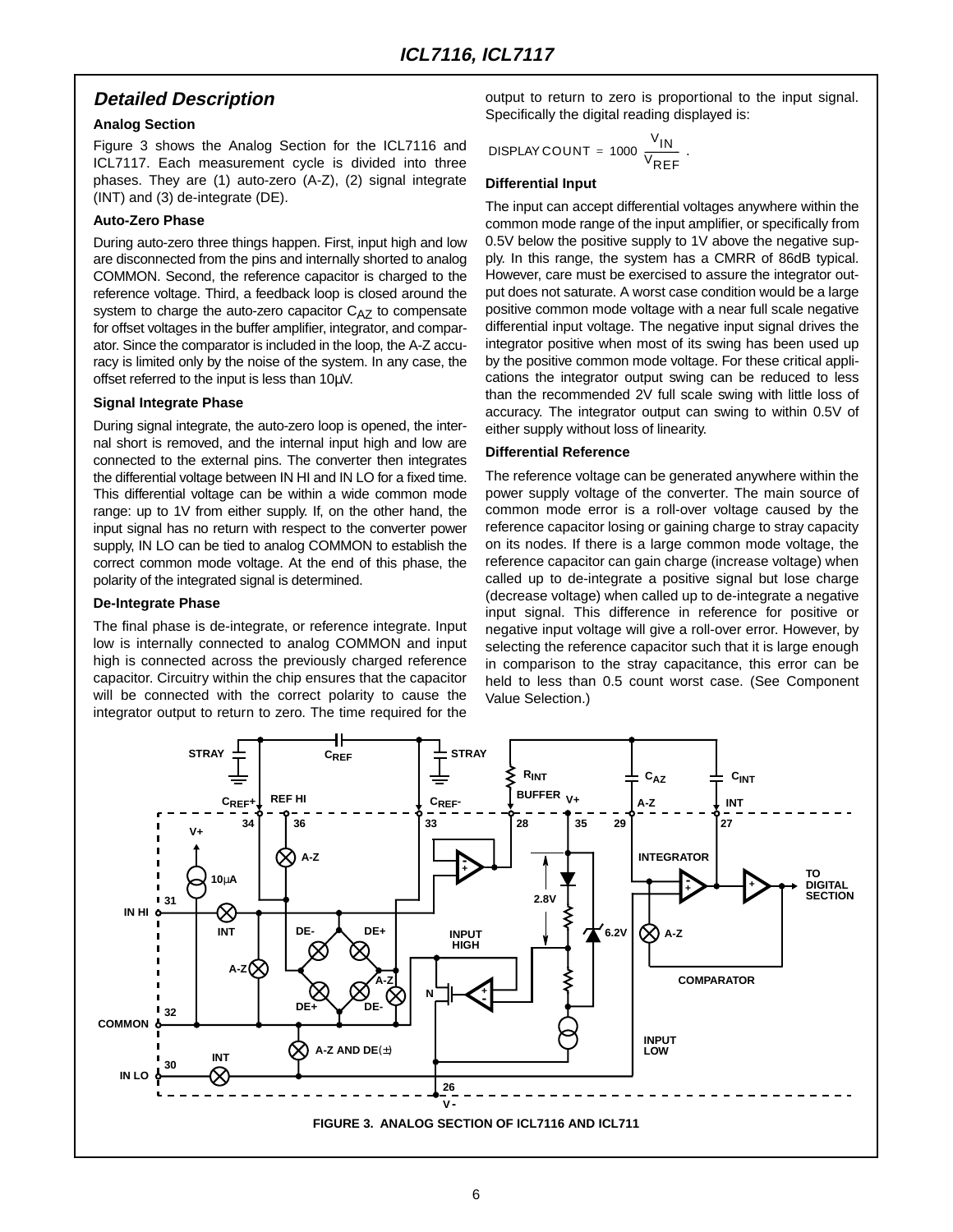### **Analog COMMON**

This pin is included primarily to set the common mode voltage for battery operation (ICL7116) or for any system where the input signals are floating with respect to the power supply. The COMMON pin sets a voltage that is approximately 2.8V less than the positive supply. This is selected to give a minimum end-of-life battery voltage of about 6.8V. However, analog COMMON has some of the attributes of a reference voltage. When the total supply voltage is large enough to cause the zener to regulate (>6.8V), the COM-MON voltage will have a low voltage coefficient (0.001%/V), low output impedance ( $\leq$ 15Ω), and a temperature coefficient typically less than 80ppm $\sqrt{O}$ C.

The limitations of the on chip reference should also be recognized, however. With the ICL7117, the internal heating which results from the LED drivers can cause some degradation in performance. Due to their higher thermal resistance, plastic parts are poorer in this respect than ceramic. The combination of reference Temperature Coefficient (TC), internal chip dissipation, and package thermal resistance can increase noise near full scale from  $25\mu$ V to  $80\mu$ V<sub>P-P</sub>. Also the linearity in going from a high dissipation count such as 1000 (20 segments on) to a low dissipation count such as 1111 (8 segments on) can suffer by a count or more. Devices with a positive TC reference may require several counts to pull out of an over-range condition. This is because over-range is a low dissipation mode, with the three least significant digits blanked. Similarly, units with a negative TC may cycle between over range and a non-over range count as the die alternately heats and cools. All these problems are of course eliminated if an external reference is used.

The ICL7116, with its negligible dissipation, suffers from none of these problems. In either case, an external reference can easily be added, as shown in Figure 4.

Analog COMMON is also used as the input low return during auto-zero and de-integrate. If IN LO is different from analog COMMON, a common mode voltage exists in the system and is taken care of by the excellent CMRR of the converter. However, in some applications IN LO will be set at a fixed known voltage (power supply common for instance). In this application, analog COMMON should be tied to the same point, thus removing the common mode voltage from the converter. The same holds true for the reference voltage. If reference can be conveniently tied to analog COMMON, it should be since this removes the common mode voltage from the reference system.

Within the lC, analog COMMON is tied to an N-Channel FET that can sink approximately 30mA of current to hold the voltage 2.8V below the positive supply (when a load is trying to pull the common line positive). However, there is only 10µA of source current, so COMMON may easily be tied to a more negative voltage thus overriding the internal reference.



**TEST**

The TEST pin serves two functions. On the ICL7116 it is coupled to the internally generated digital supply through a 500 $Ω$  resistor. Thus it can be used as the negative supply for externally generated segment drivers such as decimal points or any other annunciator the user may want to include on the LCD display. Figures 5 and 6 show such an application. No more than a 1mA load should be applied.



#### **FIGURE 5. SIMPLE INVERTER FOR FIXED DECIMAL POINT**

The second function is a "lamp test". When TEST is pulled high (to V+) all segments will be turned on and the display should read "-1888". The TEST pin will sink about 5mA under these conditions.

CAUTION: On the ICL7116, in the lamp test mode, the segments have a constant DC voltage (no square-wave) and may burn the LCD display if left in this mode for several minutes.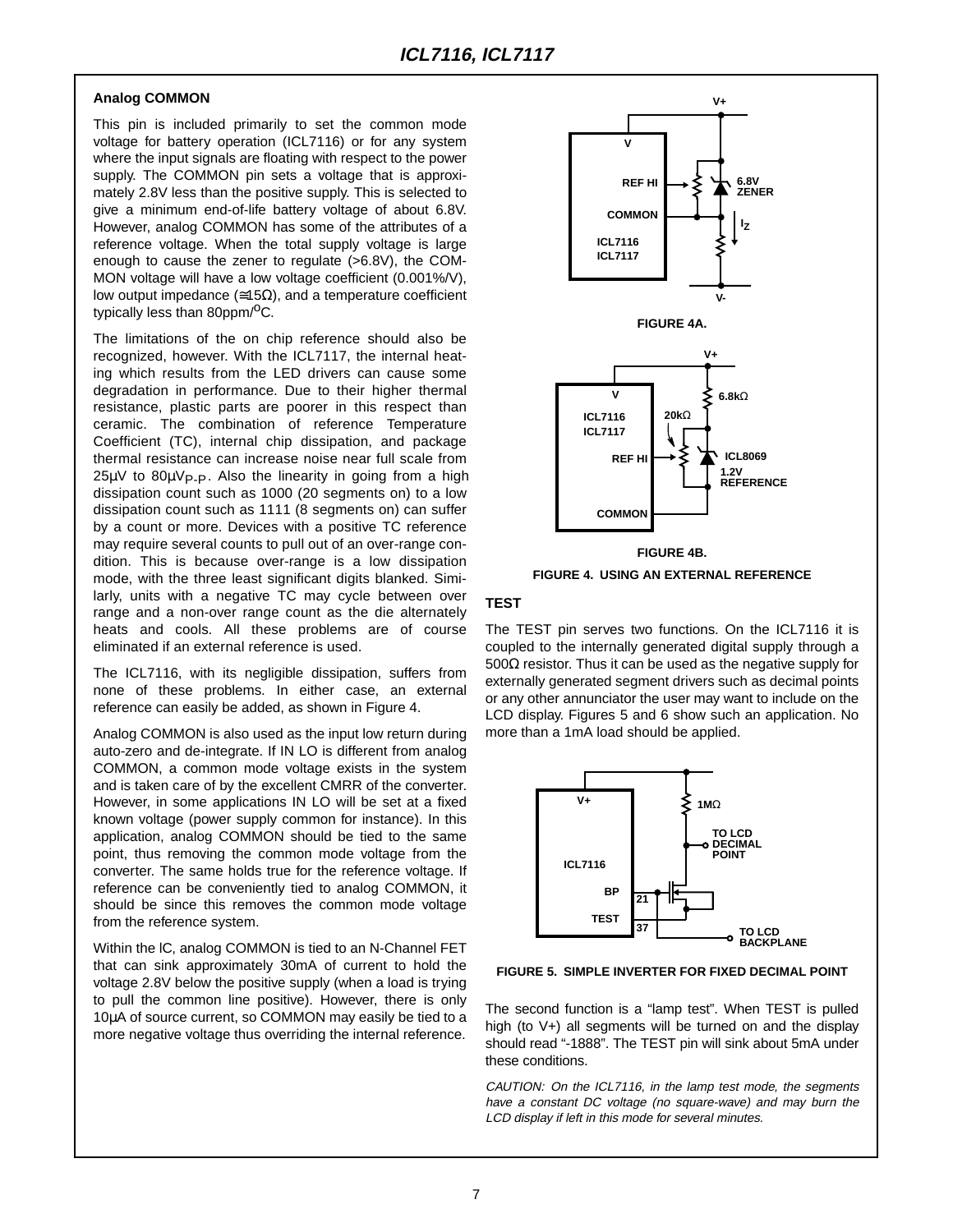

**FIGURE 6. EXCLUSIVE 'OR' GATE FOR DECIMAL POINT DRIVE**

### **HOLD Reading Input**

The HLDR input will prevent the latch from being updated when this input is at logic "1". The chip will continue to make A/D conversions, however, the results will not be updated to the internal latches until this input goes low. This input can be left open or connected to TEST (ICL7116) or GROUND (ICL7117) to continuously update the display. This input is CMOS compatible, and has a 70kΩ (See Figure 7) typical resistance to either TEST (ICL7116) or GROUND (ICL7117).

# **Digital Section**

Figures 7 and 8 show the digital section for the ICL7116 and ICL7117, respectively. In the ICL7116, an internal digital ground is generated from a 6V Zener diode and a large P-Channel source follower. This supply is made stiff to absorb the relative large capacitive currents when the back plane (BP) voltage is switched. The BP frequency is the clock frequency divided by 800. For three readings/second this is a 60Hz square wave with a nominal amplitude of 5V. The segments are driven at the same frequency and amplitude and are in phase with BP when OFF, but out of phase when ON. In all cases negligible DC voltage exists across the segments.

Figure 8 is the Digital Section of the ICL7117. It is identical to the ICL7116 except that the regulated supply and back plane drive have been eliminated and the segment drive has been increased from 2mA to 8mA, typical for instrument size common anode LED displays. Since the 1000 output (pin 19) must sink current from two LED segments, it has twice the drive capability or 16mA.

In both devices, the polarity indication is "on" for negative analog inputs. If IN LO and IN HI are reversed, this indication can be reversed also, if desired.

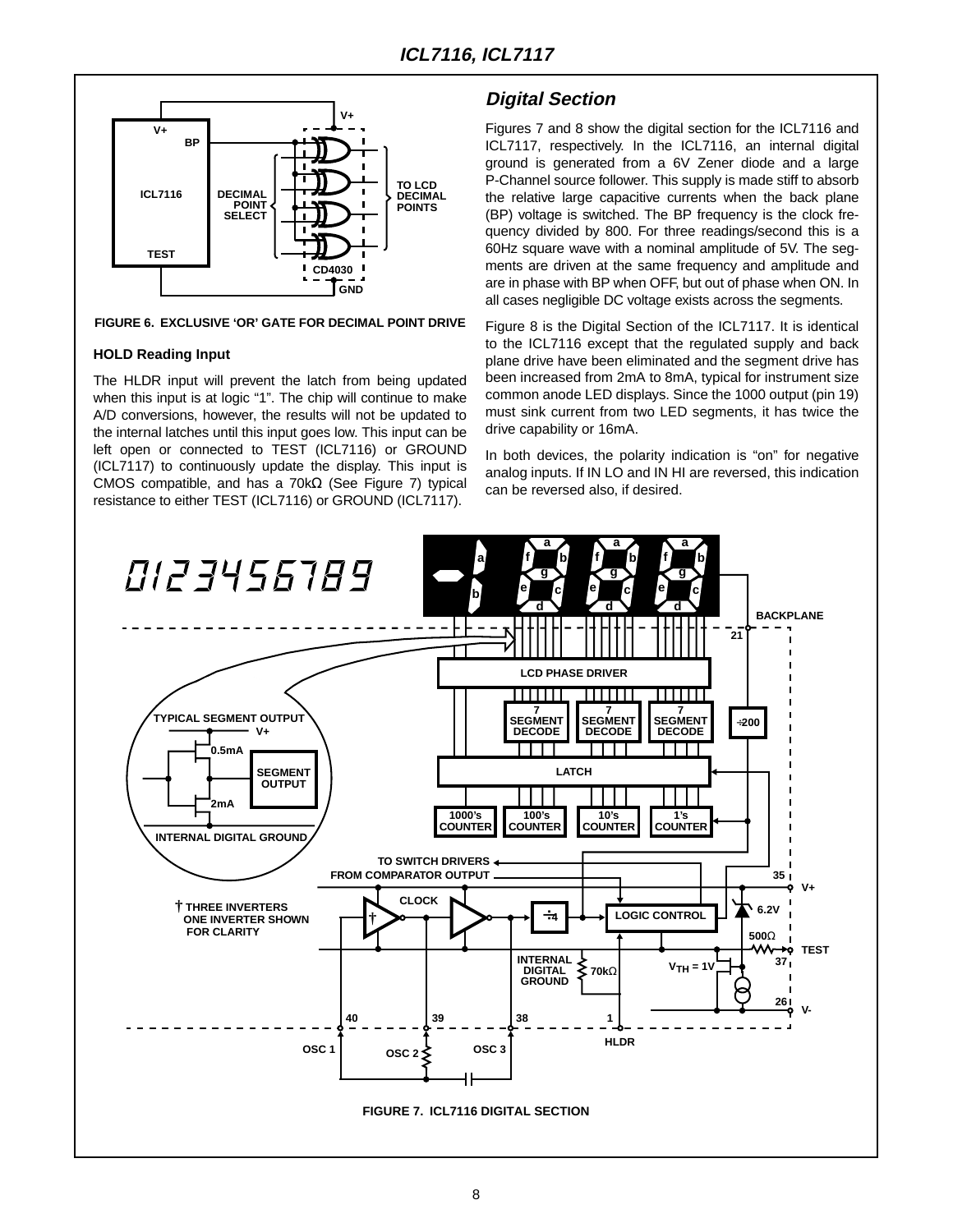

**FIGURE 8. ICL7117 DIGITAL SECTION**

#### **System Timing**

Figure 9 shows the clocking arrangement used in the ICL7116 and ICL7117. Two basic clocking arrangements can be used:

- 1. Figure 9A, an external oscillator connected to pin 40.
- 2. Figure 9B, an R-C oscillator using all three pins.

The oscillator frequency is divided by four before it clocks the decade counters. It is then further divided to form the three convert-cycle phases. These are signal integrate (1000 counts), reference de-integrate (0 to 2000 counts) and autozero (1000 counts to 3000 counts). For signals less than full scale, auto-zero gets the unused portion of reference deintegrate. This makes a complete measure cycle of 4,000 counts (16,000 clock pulses) independent of input voltage. For three readings/second, an oscillator frequency of 48kHz would be used.

To achieve maximum rejection of 60Hz pickup, the signal integrate cycle should be a multiple of 60Hz. Oscillator frequencies of 240kHz, 120kHz, 80kHz, 60kHz, 48kHz, 40kHz,  $33^{1}/3$ kHz, etc. should be selected. For 50Hz rejection, Oscillator frequencies of 200kHz, 100kHz,  $66^2$ /<sub>3</sub>kHz, 50kHz, 40kHz, etc. would be suitable. Note that 40kHz (2.5 readings/second) will reject both 50Hz and 60Hz (also 400Hz and 440Hz).

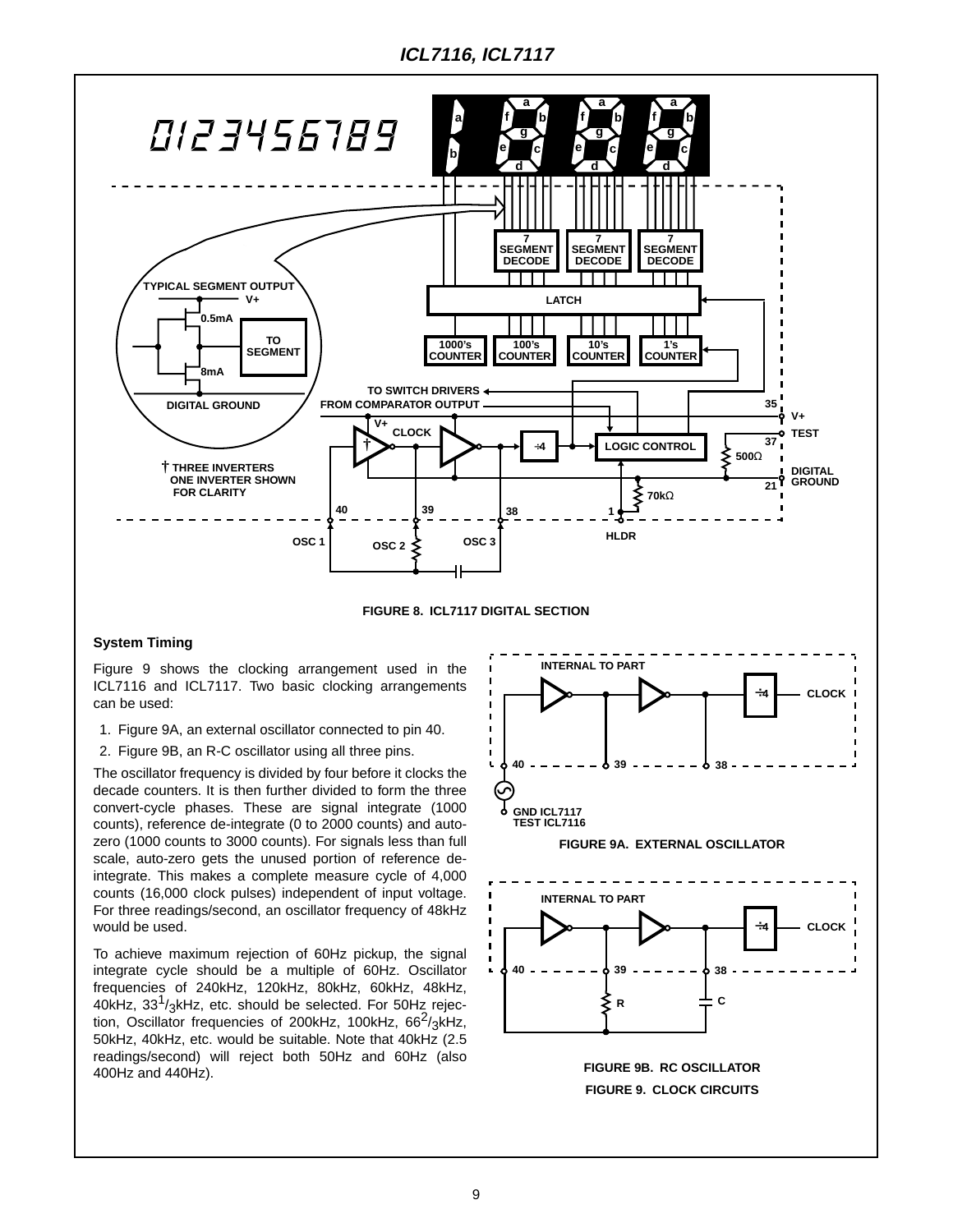# **Component Value Selection**

#### **Integrating Resistor**

Both the buffer amplifier and the integrator have a class A output stage with 100µA of quiescent current. They can supply 4µA of drive current with negligible nonlinearity. The integrating resistor should be large enough to remain in this very linear region over the input voltage range, but small enough that undue leakage requirements are not placed on the PC board. For 2V full scale, 470kΩ is near optimum and similarly a 47kΩ for a 200mV scale.

#### **Integrating Capacitor**

The integrating capacitor should be selected to give the maximum voltage swing that ensures tolerance buildup will not saturate the integrator swing (approximately. 0.5V from either supply). In the ICL7116 or the ICL7117, when the analog COMMON is used as a reference, a nominal +2V fullscale integrator swing is fine. For the ICL7117 with +5V supplies and analog COMMON tied to supply ground, a ±3.5V to +4V swing is nominal. For three readings/second (48kHz clock) nominal values for  $C_{\text{INT}}$  are 0.22µF and 0.1µF, respectively. Of course, if different oscillator frequencies are used, these values should be changed in inverse proportion to maintain the same output swing.

An additional requirement of the integrating capacitor is that it must have a low dielectric absorption to prevent roll-over errors. While other types of capacitors are adequate for this application, polypropylene capacitors give undetectable errors at reasonable cost.

### **Auto-Zero Capacitor**

The size of the auto-zero capacitor has some influence on the noise of the system. For 200mV full scale where noise is very important, a 0.47µF capacitor is recommended. On the 2V scale, a 0.047µF capacitor increases the speed of recovery from overload and is adequate for noise on this scale.

### **Reference Capacitor**

A 0.1µF capacitor gives good results in most applications. Generally 1µF will hold the roll-over error to 0.5 counts in this instance.

### **Oscillator Components**

For all ranges of frequency a 100kΩ resistor is recommended and the capacitor is selected from the equation:

$$
f = \frac{0.45}{RC}
$$
 For 48kHz Clock (3 Readings/sec), C = 100pF.

### **Reference Voltage**

The analog input required to generate full scale output (2000 counts) is:  $V_{IN} = 2V_{REF}$ . Thus, for the 200mV and 2V scale, VRFF should equal 100mV and 1V, respectively. However, in many applications where the A/D is connected to a transducer, there will exist a scale factor other than unity between the input voltage and the digital reading. For instance, in a weighing system, the designer might like to

have a full scale reading when the voltage from the transducer is 0.682V. Instead of dividing the input down to 200mV, the designer should use the input voltage directly and select  $V_{RFF}$  = 0.341V. Suitable values for integrating resistor and capacitor would be 120kΩ and 0.22μF. This makes the system slightly quieter and also avoids a divider network on the input. The ICL7117 with ±5V supplies can accept input signals up to  $\pm$ 4V. Another advantage of this system occurs when a digital reading of zero is desired for  $V_{1N} \neq 0$ . Temperature and weighing systems with a variable fare are examples. This offset reading can be conveniently generated by connecting the voltage transducer between IN HI and COMMON and the variable (or fixed) offset voltage between COMMON and IN LO.

#### **ICL7117 Power Supplies**

3. The ICL7117 is designed to work from  $\pm 5V$  supplies. However, if a negative supply is not available, it can be generated from the clock output with 2 diodes, 2 capacitors, and an inexpensive lC. Figure 10 shows this application. See ICL7660 data sheet for an alternative.



**FIGURE 10. GENERATING NEGATIVE SUPPLY FROM +5V**

In fact, in selected applications no negative supply is required. The conditions to use a single +5V supply are:

- 1. The input signal can be referenced to the center of the common mode range of the converter.
- 2. The signal is less than ±1.5V.
- 3. An external reference is used.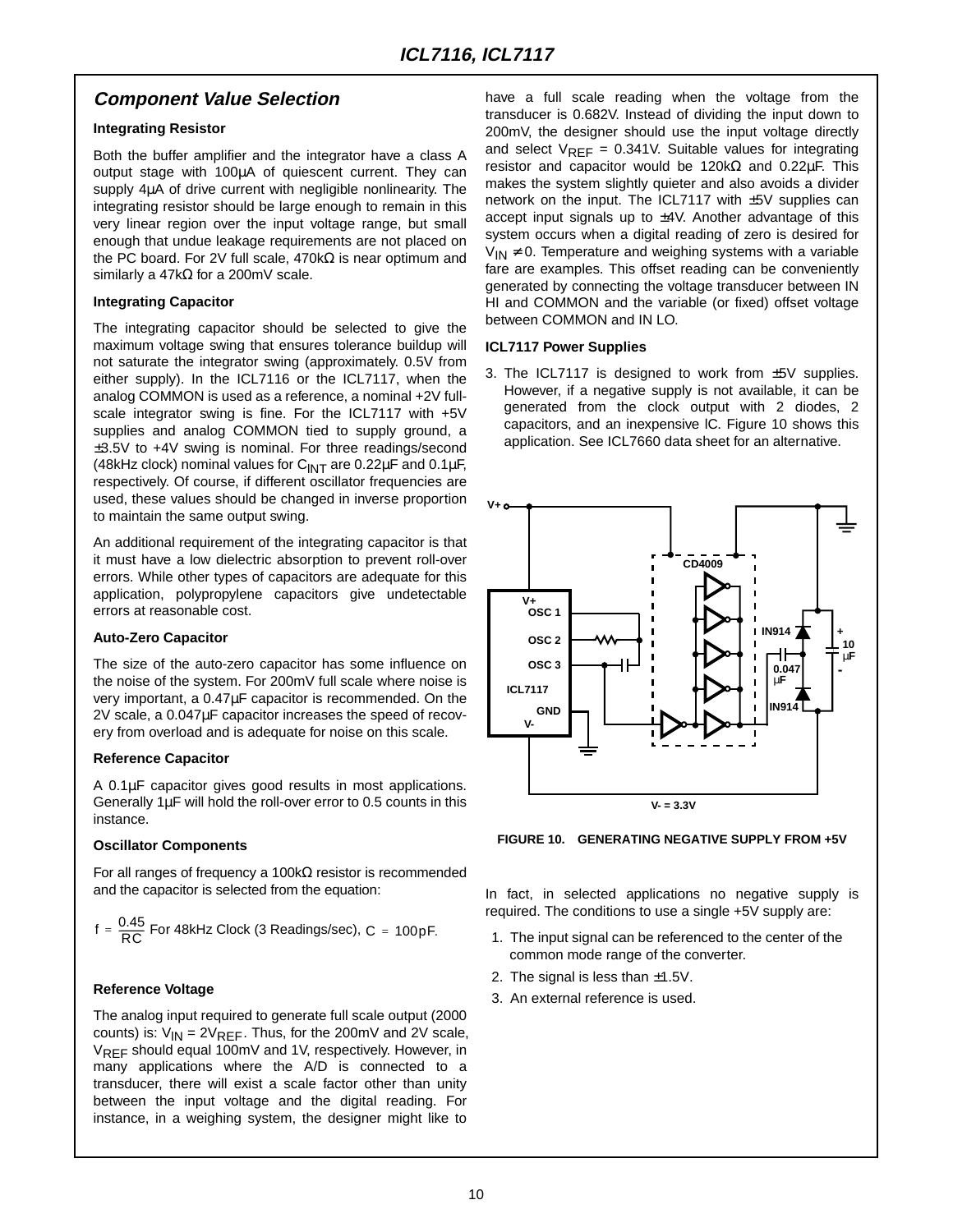# **Typical Applications**

The ICL7116 and ICL7117 may be used in a wide variety of configurations. The circuits which follow show some of the possibilities, and serve to illustrate the exceptional versatility of these A/D converters.

The following application notes contain very useful information on understanding and applying this part and are available from Intersil Corporation.

# **Application Notes**

| <b>NOTE#</b> | <b>DESCRIPTION</b>                                                                        | <b>AnswerFAX</b><br>$DOC.$ # |
|--------------|-------------------------------------------------------------------------------------------|------------------------------|
| AN016        | "Selecting A/D Converters"                                                                | 9016                         |
| AN017        | "The Integrating A/D Converter"                                                           | 9017                         |
| AN018        | "Do's and Don'ts of Applying A/D<br>Converters"                                           | 9018                         |
| AN023        | "Low Cost Digital Panel Meter Designs"                                                    | 9023                         |
| AN032        | "Understanding the Auto-Zero and<br>Common Mode Performance of the<br>ICL7136/7/9 Family" | 9032                         |
| AN046        | "Building a Battery-Operated Auto<br>Ranging DVM with the ICL7106"                        | 9046                         |
| AN047        | "Games People Play with Intersil' A/D<br>Converters," edited by Peter Bradshaw            | 9047                         |
| AN052        | "Tips for Using Single Chip 3 <sup>1</sup> / <sub>2</sub> Digit A/D<br>Converters"        | 9052                         |

# **Typical Applications**





Values shown are for 200mV full scale, 3 readings/sec., floating supply voltage (9V battery).

#### **FIGURE 11. ICL7116 USING THE INTERNAL REFERENCE FIGURE 12. ICL7117 USING THE INTERNAL REFERENCE**

Values shown are for 200mV full scale, 3 readings/sec. IN LO may be tied to either COMMON for inputs floating with respect to supplies, or GND for single ended inputs. (See discussion under Analog COMMON.)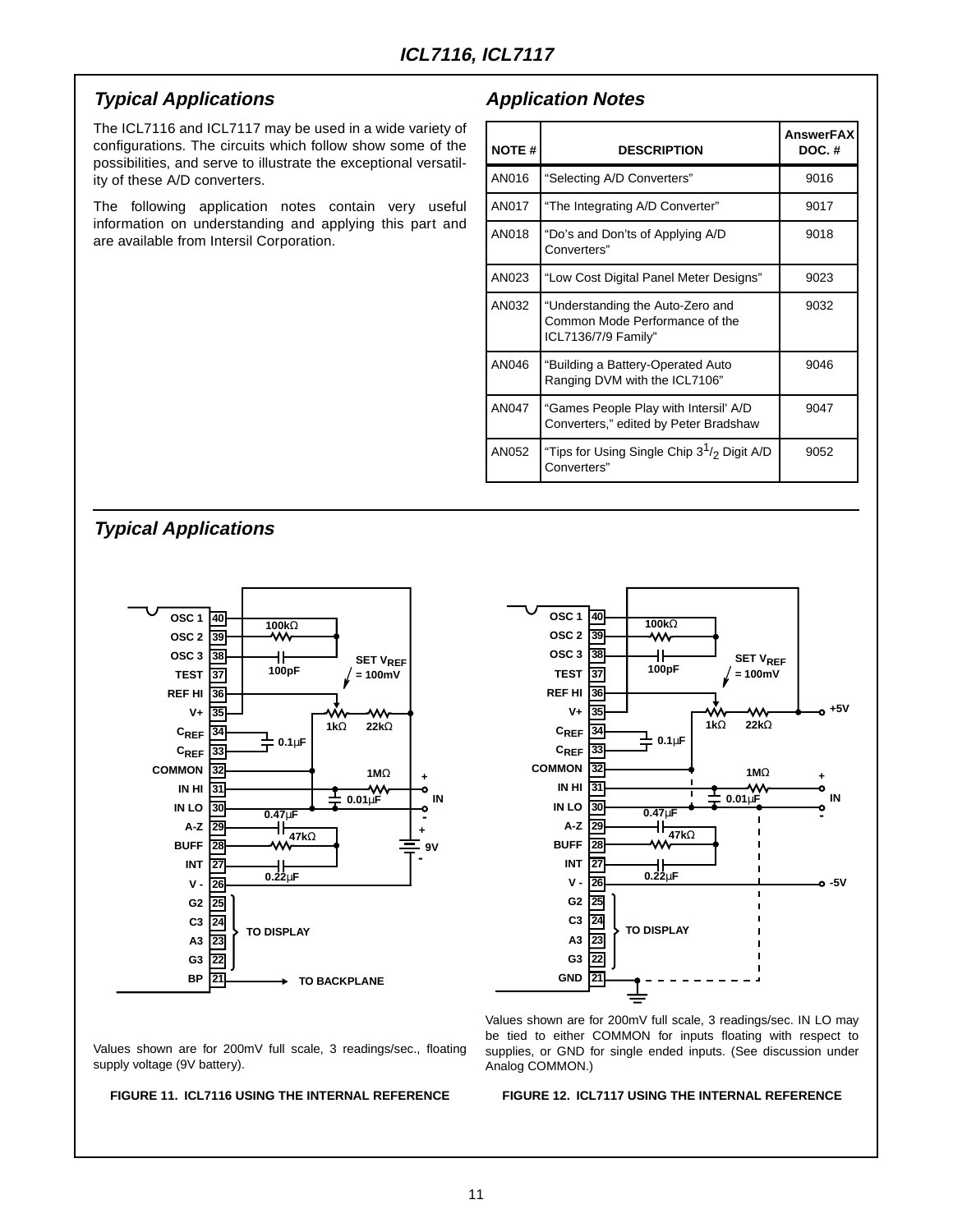

The resistor values within the bridge are determined by the desired sensitivity.

#### **FIGURE 15. ICL7117 MEASUREING RATIOMETRIC VALUES OF QUAD LOAD CELL**

# **FIGURE 16. ICL7116 USED AS A DIGITAL CENTIGRADE THERMOMETER**

about  $-2mV$ <sup>o</sup>C. Calibration is achieved by placing the sensing transistor in ice water and adjusting the zeroing potentiometer for a 000.0 reading. The sensor should then be placed in boiling water and the scale-factor potentiometer adjusted for a 100.0 reading.

**SET V<sub>REF</sub> = 100mV**

> **15k**Ω **1.2V (ICL8069)**

**0.01µF 1M**Ω

**0.47**µ**F**

**100k**Ω **1M**Ω

**100k**Ω **220k**Ω

**ZERO ADJUST**

**SCALE FACTOR ADJUST**

**9V**

**22k**Ω

**SILICON NPN MPS 3704 OR SIMILAR**

**IN +**

**+5V**

**-**

**1k**Ω **10k**Ω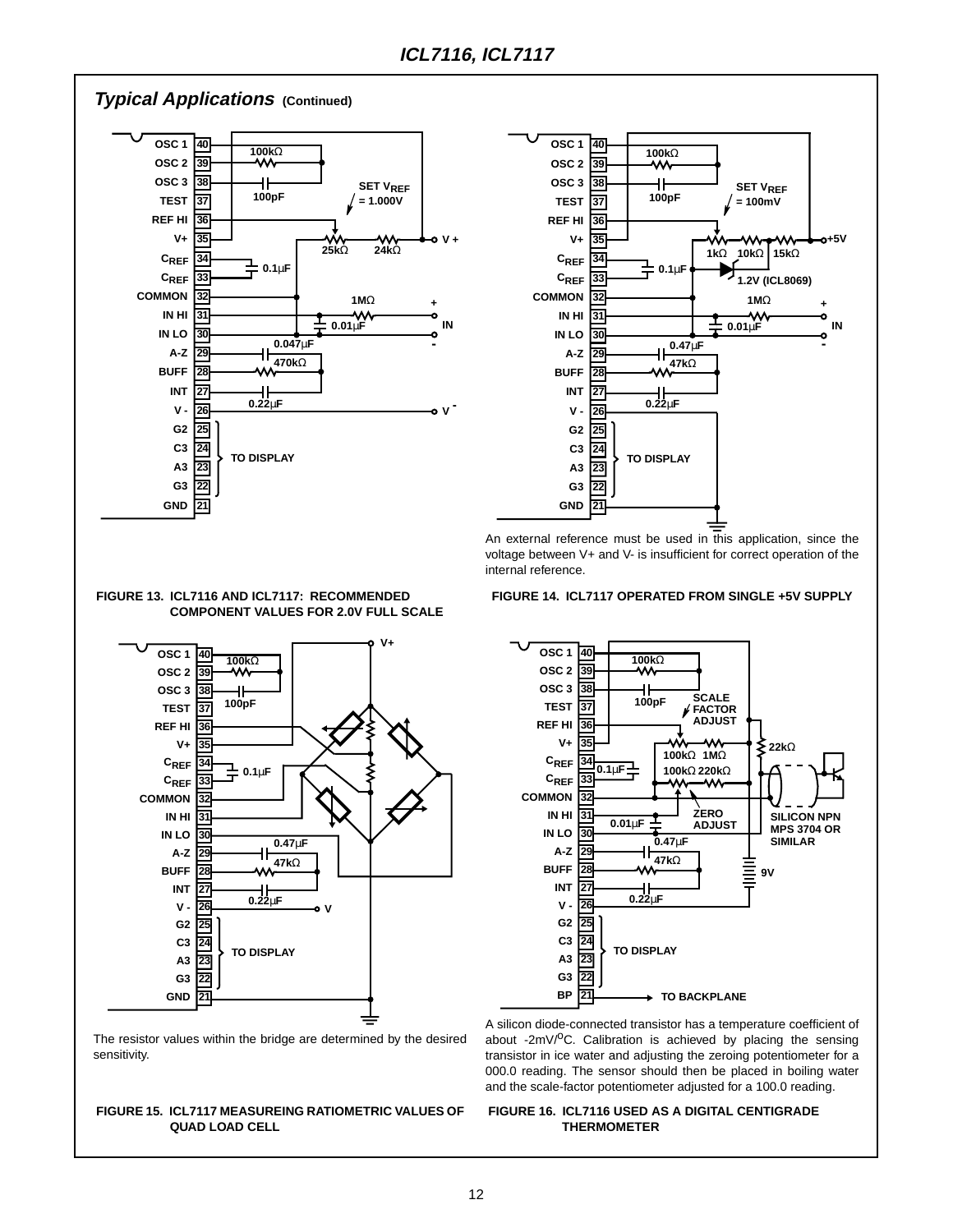# **Dual-In-Line Plastic Packages (PDIP)**



#### NOTES:

- 1. Controlling Dimensions: INCH. In case of conflict between English and Metric dimensions, the inch dimensions control.
- 2. Dimensioning and tolerancing per ANSI Y14.5M**-**1982.
- 3. Symbols are defined in the "MO Series Symbol List" in Section 2.2 of Publication No. 95.
- 4. Dimensions A, A1 and L are measured with the package seated in JEDEC seating plane gauge GS**-**3.
- 5. D, D1, and E1 dimensions do not include mold flash or protrusions. Mold flash or protrusions shall not exceed 0.010 inch (0.25mm).
- 6. E and  $|e_A|$  are measured with the leads constrained to be perpendicular to datum  $\vert$  -C- $\vert$ .
- 7.  $e_B$  and  $e_C$  are measured at the lead tips with the leads unconstrained.  $e_C$  must be zero or greater.
- 8. B1 maximum dimensions do not include dambar protrusions. Dambar protrusions shall not exceed 0.010 inch (0.25mm).
- 9. N is the maximum number of terminal positions.
- 10. Corner leads (1, N, N/2 and N/2 + 1) for E8.3, E16.3, E18.3, E28.3, E42.6 will have a B1 dimension of 0.030 - 0.045 inch (0.76 - 1.14mm).

#### **E40.6 (JEDEC MS-011-AC ISSUE B) 40 LEAD DUAL-IN-LINE PLASTIC PACKAGE**

|                |            | <b>INCHES</b> | <b>MILLIMETERS</b> |            |                          |
|----------------|------------|---------------|--------------------|------------|--------------------------|
| <b>SYMBOL</b>  | <b>MIN</b> | <b>MAX</b>    | <b>MIN</b>         | <b>MAX</b> | <b>NOTES</b>             |
| A              |            | 0.250         |                    | 6.35       | 4                        |
| A <sub>1</sub> | 0.015      |               | 0.39               |            | $\overline{4}$           |
| A2             | 0.125      | 0.195         | 3.18               | 4.95       |                          |
| B              | 0.014      | 0.022         | 0.356              | 0.558      | $\overline{\phantom{a}}$ |
| <b>B1</b>      | 0.030      | 0.070         | 0.77               | 1.77       | 8                        |
| C              | 0.008      | 0.015         | 0.204              | 0.381      |                          |
| D              | 1.980      | 2.095         | 50.3               | 53.2       | 5                        |
| D <sub>1</sub> | 0.005      |               | 0.13               |            | 5                        |
| E              | 0.600      | 0.625         | 15.24              | 15.87      | 6                        |
| E1             | 0.485      | 0.580         | 12.32              | 14.73      | 5                        |
| e              | 0.100 BSC  |               |                    | 2.54 BSC   |                          |
| $e_A$          | 0.600 BSC  |               |                    | 15.24 BSC  | 6                        |
| $e_{B}$        |            | 0.700         |                    | 17.78      | 7                        |
| L              | 0.115      | 0.200         | 2.93               | 5.08       | 4                        |
| N              | 40         |               |                    | 40         | 9                        |

Rev. 0 12/93